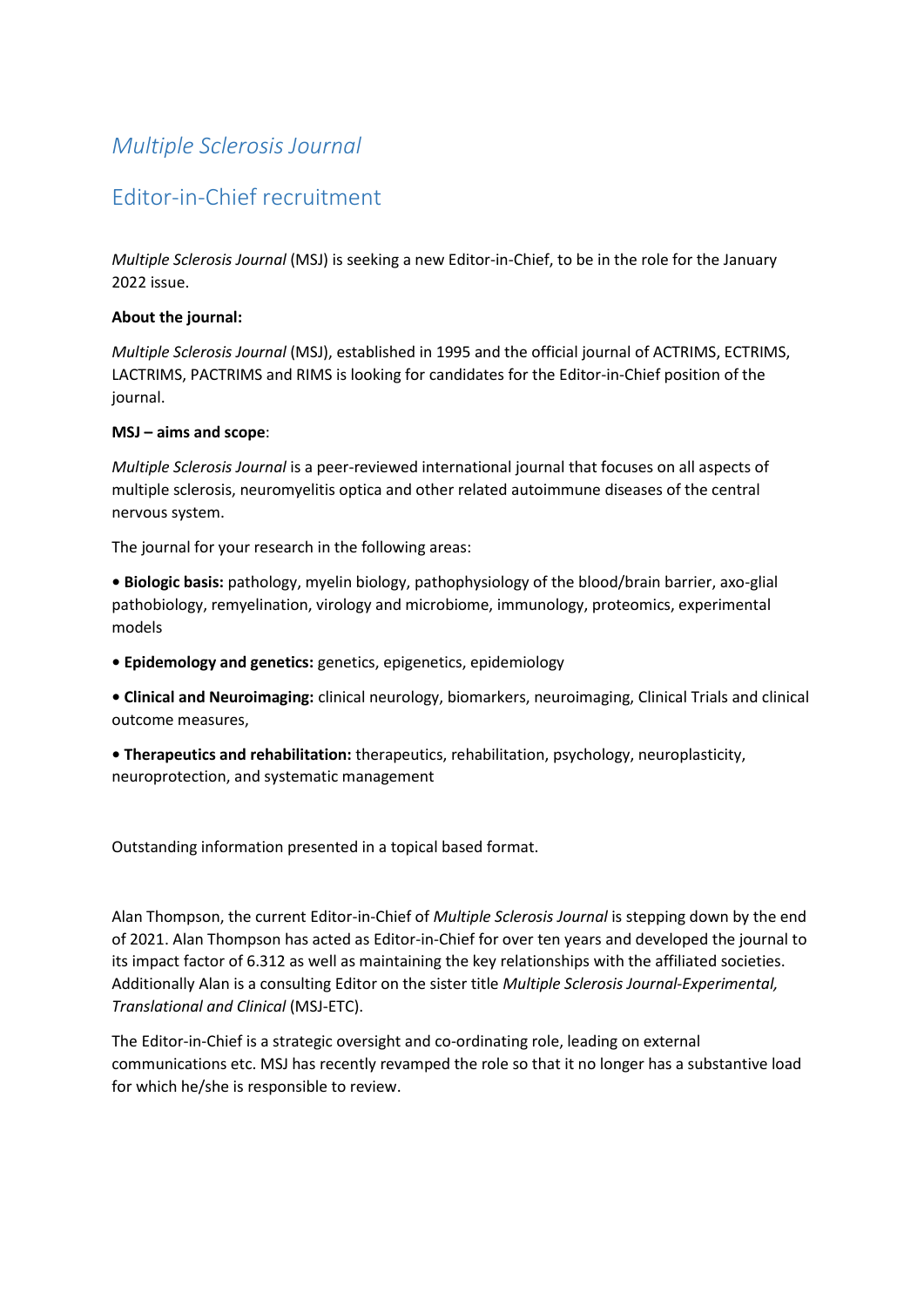## **Role Description:**

The principal editorial accountabilities of the Editor-in-Chief are to:

- Manage/lead on the peer review process for articles outside the scope of the regional and article focused Editors, including but not limited to, 'Editorials', 'Letters to the Editor', 'Personal Viewpoints', and 'Future Perspectives';
- Maintain oversight of other areas to ensure constant flow of material
- Uphold a high standard of publication ethics in the Journal, which includes ensuring that the Journal states and adheres to a rigorous peer review policy;
- Oversee the journal's overall peer review process using SAGE Publishing's web-based submission system;
- Work with regional and article focused Editors and provide support for their editorial operations;
- Commission editorials for each issue;
- Manage and compile each issue including guest-edited themed issues;
- Ensure that there is adequate copy for the compilation of each issue;
- Encourage the editors to identify papers that woul benefit from an editorial either because the area is topical or the content of the paper is controversial
- Ensure that all copy for each issue is supplied to meet the agreed production schedule specified by SAGE Publishing;
- Work with SAGE to highlight key papers for promotion and support social media activity by @MSJ\_Research and SAGE Publishing;
- Select the Editor's Choice papers for each issue;
- Solicit content by attending conferences and identifying potential contributors and themes to ensure that MSJ continues to be relevant, respected, and authoritative;
- Manage the international team of Editors and the Editorial Board;
- Chair the annual MSJ Editorial Board meeting;
- In the forthcoming years the journal will evolve and the Editor-in-Chief is expected to have knowledge of cOAlition S/Plan S;
- Work collaboratively with the affiliated societies and encourage journal involvement in key society activities globally; including soliciting position papers, strategic guidelines where appropriate
- Act as a consulting Editor on the sister title, *Multiple Sclerosis Journal-Experimental, Translational and Clinical* (MSJ-ETC);
- Engage with commercial activities of the journal, including approving regional/translated editions of the journal, sign posting potential reprints, managing the balance between industry/pharma and the journal, and reviewing other commercial proposals.

## **Application and Selection:**

MSJ invites applications from individuals who wish to take on the responsibility of the MSJ Editor-in-Chief role for five years from January 2022, with the possibility of re-appointment for further terms thereafter.

Applications should set out the case for an individual's appointment, including your vision for the journal.